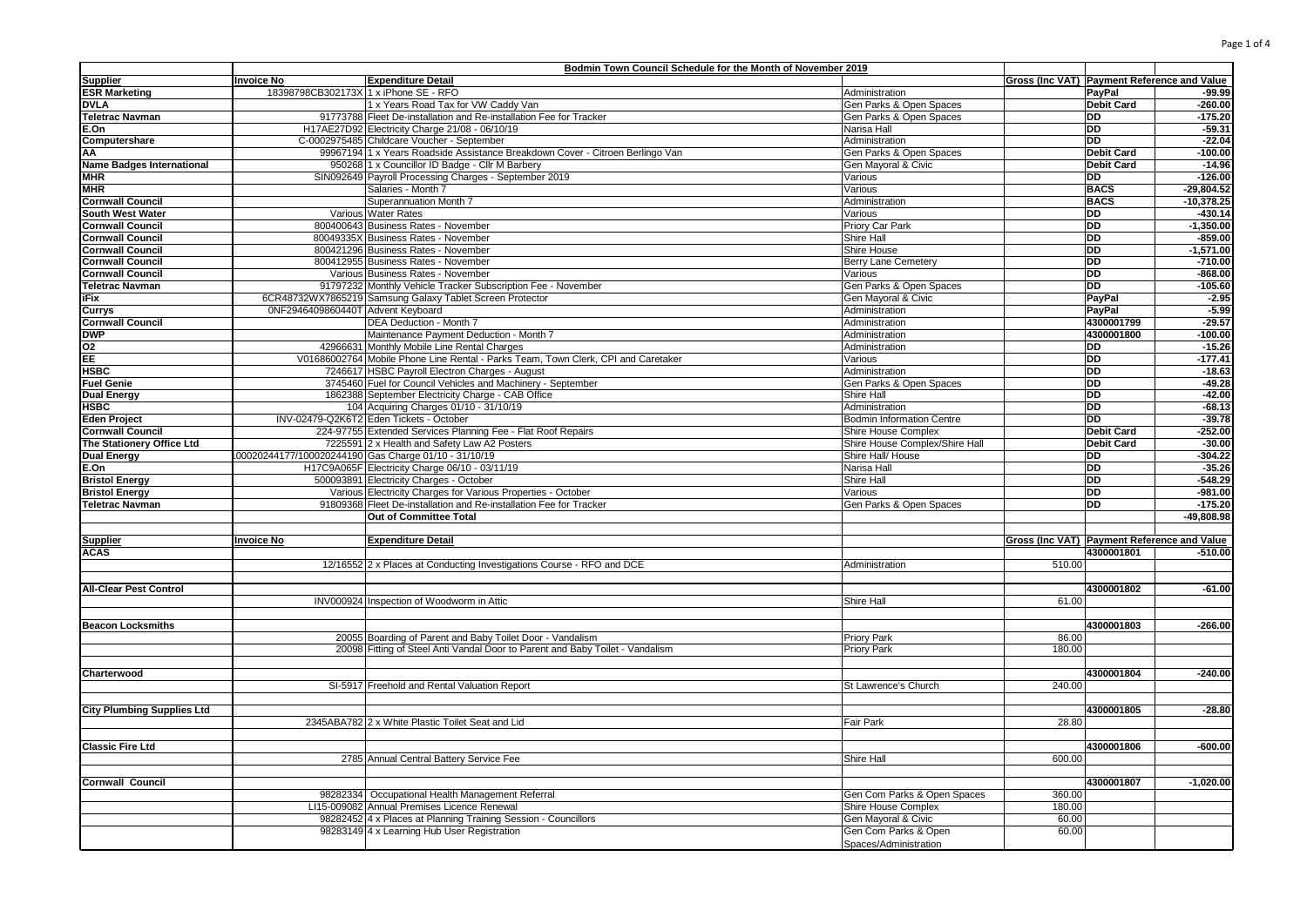|                               | 98283944 Occupational Health Management Referral                                               | Gen Com Parks & Open Spaces      | 360.00  |            |             |
|-------------------------------|------------------------------------------------------------------------------------------------|----------------------------------|---------|------------|-------------|
|                               |                                                                                                |                                  |         |            |             |
| <b>Cormac Solutions Ltd</b>   |                                                                                                |                                  |         | 4300001808 | $-2,416.02$ |
|                               | IN092527 Annual Charge for Access to Steam Clean Vehicle Washing Facility                      | Gen Com Parks & Open Spaces      | 312.00  |            |             |
|                               | IN093079 Cleaning Contract Services - September                                                | <b>Higher Bore St Toilets</b>    | 665.63  |            |             |
|                               | IN093080 Cleaning Contract Services - September                                                | <b>Priory Toilets</b>            | 772.76  |            |             |
|                               | IN093078 Cleaning Contract Services - September                                                | Fair Park                        | 665.63  |            |             |
|                               |                                                                                                |                                  |         |            |             |
| <b>Corserv Ltd</b>            |                                                                                                |                                  |         | 4300001809 | $-1,247.46$ |
|                               | IG000637 Chapter 8 Streetworks Training Course                                                 | Gen Com Parks & Open             | 696.00  |            |             |
|                               |                                                                                                | Spaces/Administration            |         |            |             |
|                               | IG000671 Fuel for Council Vehicles 30/09 - 27/10/19                                            | Gen Com Parks & Open Spaces      | 551.46  |            |             |
|                               |                                                                                                |                                  |         |            |             |
| Duchy Cemetery's Ltd          |                                                                                                |                                  |         | 4300001810 | $-385.00$   |
|                               | 1819 Preparation of Grave for Burial 08/11/19                                                  | Gen Com Parks & Open Spaces      | 385.00  |            |             |
|                               |                                                                                                |                                  |         |            |             |
|                               |                                                                                                |                                  |         |            |             |
| <b>Duchy Alarms</b>           |                                                                                                |                                  |         | 4300001811 | $-2,391.84$ |
|                               | SI-1247 Supply and Installation of Door Access Control Panel                                   | Shire House Complex              | 2391.84 |            |             |
|                               |                                                                                                |                                  |         |            |             |
| <b>Engineering Inspection</b> |                                                                                                |                                  |         | 4300001812 | $-312.00$   |
| <b>Solutions Ltd</b>          |                                                                                                |                                  |         |            |             |
|                               | 57112 Testing of Lights Suspension Anchor Points                                               | Christmas Lights                 | 312.00  |            |             |
|                               |                                                                                                |                                  |         |            |             |
| E.On - Unmetered supplies     |                                                                                                |                                  |         | 4300001813 | $-94.70$    |
|                               | H17C8C5F4B0 Electricity Charges for Street Lighting                                            | Priory Park/Fair Park            | 94.70   |            |             |
|                               |                                                                                                |                                  |         |            |             |
| <b>Flowbird</b>               |                                                                                                |                                  |         | 4300001814 | $-2,831.82$ |
|                               | UK122789 Annual Maintenance Contract Renewal for Priory 1, 2, 3 and 4 Pay and Display Machines | Priory Car Park                  | 2831.82 |            |             |
|                               |                                                                                                |                                  |         |            |             |
| <b>HSBC Bank plc</b>          |                                                                                                |                                  |         | 4300001815 | $-2,232.21$ |
|                               | AMC5005147/000485 Quarterly Discretionary Wealth Management Fees                               | Administration                   | 2232.21 |            |             |
|                               |                                                                                                |                                  |         |            |             |
| <b>InfoAktiv Ltd</b>          |                                                                                                |                                  |         | 4300001816 | $-5,766.00$ |
|                               | 619 Supply and Installation of Touch Screen Information System                                 | <b>Bodmin Town Museum</b>        | 5766.00 |            |             |
|                               |                                                                                                |                                  |         |            |             |
| Jewson Limited                |                                                                                                |                                  |         | 4300001817 | $-15.36$    |
|                               | 3630/00134463 1x Bag of Rapid Set Cement                                                       | Fair Park                        | 15.36   |            |             |
|                               |                                                                                                |                                  |         |            |             |
| <b>Kestrel Guards</b>         |                                                                                                |                                  |         | 4300001818 | $-617.10$   |
|                               | 288662 Guard Patrols 11 and 12/10/19                                                           | Narisa Hall                      | 14.40   |            |             |
|                               | 288859 Annual Keyholder Contract Renewal Fee                                                   |                                  | 78.00   |            |             |
|                               |                                                                                                | Shire House Complex              | 78.00   |            |             |
|                               | 288858 Annual Keyholder Contract Renewal Fee                                                   | Shire Hall                       |         |            |             |
|                               | 289028 Guard Cover for Bingo Room Booking 18/10/19                                             | Shire House Complex              | 60.00   |            |             |
|                               | 289029 Guard Cover for Bike Lights 13/10/19 and Blood Donors 14/10/19 Room Bookings            | Shire House Complex              | 56.40   |            |             |
|                               | 289061 Guard Patrols 18/10 and 19/10/19                                                        | Narisa Hall                      | 14.40   |            |             |
|                               | 289388 Guard Cover for Bingo Room Booking 25/10/19                                             | Shire House Complex              | 30.00   |            |             |
|                               | 289398 Guard Patrols 25/10 and 26/10/19                                                        | Narisa Hall                      | 14.40   |            |             |
|                               | 288688 Guard Cover for Bingo Room Booking 11/10/19                                             | Shire House Complex              | 60.00   |            |             |
|                               | 289799 Guard Cover for Bingo Room Booking 01/11/19                                             | Shire House Complex              | 30.00   |            |             |
|                               | 289809 Guard Patrols 01/11 and 2/11/19                                                         | Narisa Hall                      | 14.40   |            |             |
|                               | 289942 Guard Cover for Women's Centre AGM Room Booking 06/11/19                                | Shire House Complex              | 36.00   |            |             |
|                               | 289941 Guard Cover for Bingo Room Booking 08/11/19                                             | Shire House Complex              | 60.00   |            |             |
|                               | 289943 Guard Cover for Employment Event Room Booking 07/11/19                                  | Shire House Complex              | 42.30   |            |             |
|                               | 289972 Guard Patrols 08/11 and 09/11/19                                                        | Narisa Hall                      | 14.40   |            |             |
|                               | 290224 Guard Patrols 15/11 and 16/11/19                                                        | Narisa Hall                      | 14.40   |            |             |
|                               |                                                                                                |                                  |         |            |             |
| Lyonesse Designs              |                                                                                                |                                  |         | 4300001819 | $-63.00$    |
|                               | 1649 Items for Resale                                                                          | <b>Bodmin Information Centre</b> | 63.00   |            |             |
|                               |                                                                                                |                                  |         |            |             |
| <b>Mason Kings</b>            |                                                                                                |                                  |         | 4300001820 | $-497.24$   |
|                               | 436076 Stihl HS82RC Hedgetrimmer with Tip Protector                                            | Gen Com Parks & Open Spaces      | 497.24  |            |             |
|                               |                                                                                                |                                  |         |            |             |
| <b>Microtest</b>              |                                                                                                |                                  |         | 4300001821 | $-1,786.02$ |
|                               | 96340 Office Phone and Broadband Charges 07/11 - 06/12/19                                      | Administration                   | 57.59   |            |             |
|                               | 96338 Office Telephone Voice Cloud Licences 18/11 - 17/12/19                                   | Administration                   | 214.92  |            |             |
|                               |                                                                                                |                                  |         |            |             |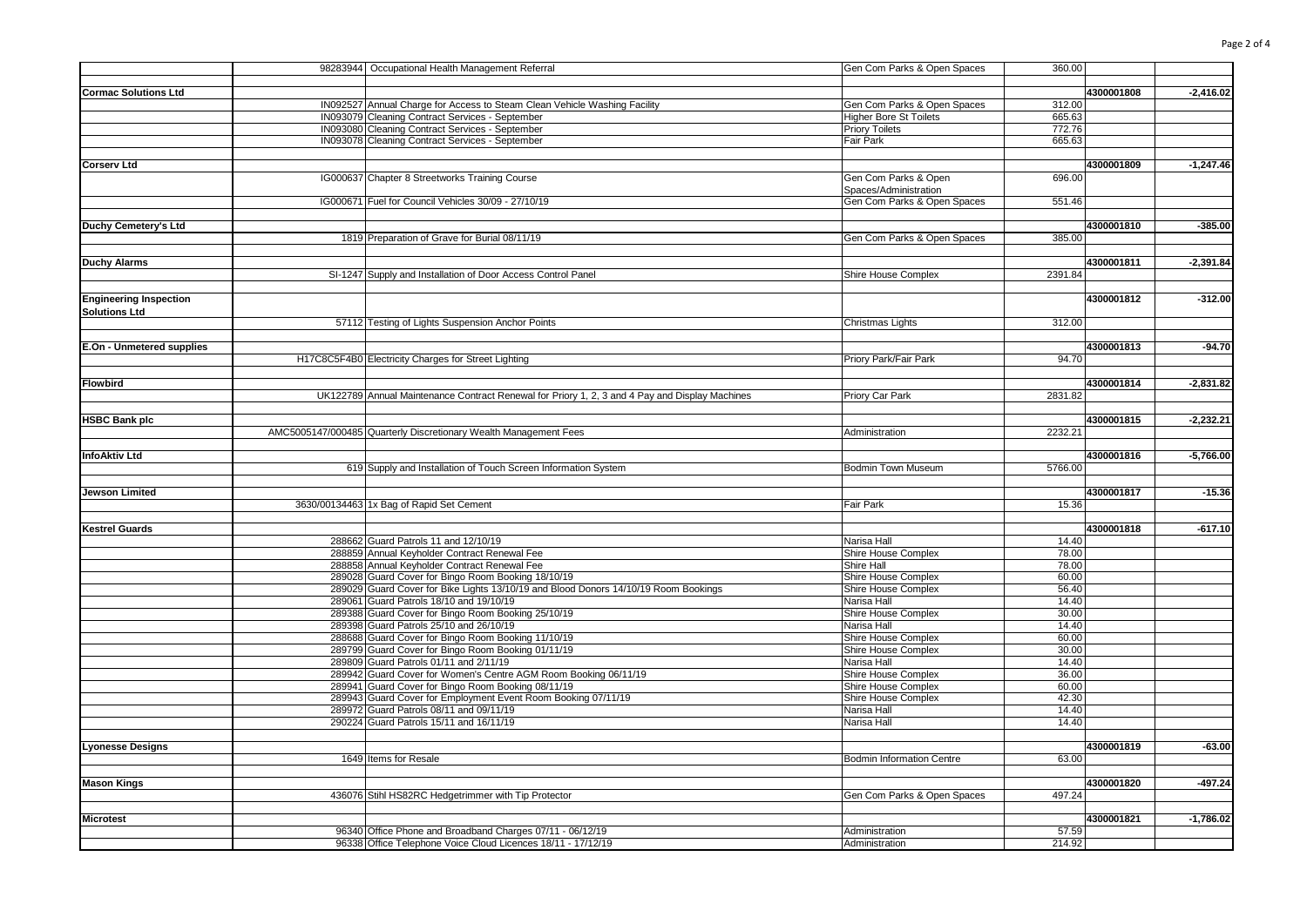|                                             | 96391 Supply and Installation of Network Point - Door Access System                                            | Shire House Complex                         | 368.41  |            |             |
|---------------------------------------------|----------------------------------------------------------------------------------------------------------------|---------------------------------------------|---------|------------|-------------|
|                                             | 96392 1 x dell Vostro Laptop with Additional RAM and Docking Station                                           | Administration                              | 1145.10 |            |             |
|                                             |                                                                                                                |                                             |         |            |             |
| <b>Officesmart</b>                          |                                                                                                                |                                             |         | 4300001822 | $-613.24$   |
|                                             | 75793 4 x Navy Tshirts, 2 x Thermal Trousers, 1 x High Vis Jacket                                              | Gen Com Parks & Open Spaces                 | 96.48   |            |             |
|                                             | 76313 3 x Boxes of A4 White Paper, 1 x Box of Bubble Wrap and 1 x Ream Grey A4 Paper                           | Administration/Bodmin Information<br>Centre | 91.55   |            |             |
|                                             | 76482 3 x Pairs of Trousers, 2 x Polo Shirts, 2 x Pairs of Work Boots, 1 x High Vis Jacket & Trouser Set       | Gen Com Parks & Open Spaces                 | 202.84  |            |             |
|                                             | 76848 3 x Polo Shirts and 1 x Sweatshirt                                                                       | Gen Com Parks & Open Spaces                 | 34.18   |            |             |
|                                             | 11307 1 x Sweatshirt and 1 x Soft Shell Jacket                                                                 | Gen Com Parks & Open Spaces                 | 44.80   |            |             |
|                                             | 77208 6 x Boxes of Black Refuse Sacks                                                                          | Gen Com Parks & Open Spaces                 | 184.61  |            |             |
| Nationwide Platforms Ltd                    |                                                                                                                |                                             |         | 4300001823 | $-427.82$   |
|                                             | 122032018 Hire of 15.9m Articulating Boom for LOLER Load Testing Lights Suspension Anchor Points               | Christmas Lighting                          | 402.30  |            |             |
|                                             | 122032042 Fuel Charges for Articulating Boom Hire                                                              | Christmas Lighting                          | 25.52   |            |             |
| Parc Signs Ltd                              |                                                                                                                |                                             |         | 4300001824 | $-114.00$   |
|                                             | 40494 Printing and Fixing BTC Logo to VW Caddy Van Doors                                                       | Gen Com Parks & Open Spaces                 | 114.00  |            |             |
| Phoenix Print (Bodmin) Ltd                  |                                                                                                                |                                             |         | 4300001825 | $-60.00$    |
|                                             | 33368 5 x Remembrance Day Road Sign Vinyl Stickers                                                             | Gen Com Parks & Open Spaces                 | 60.00   |            |             |
|                                             |                                                                                                                |                                             |         |            |             |
| <b>Reach Publishing Services</b><br>Limited |                                                                                                                |                                             |         | 4300001826 | $-1,200.00$ |
|                                             | 5010126 Advertising of Information Assistant and Executive Assistant Job Vacancies                             | Administration                              | 1200.00 |            |             |
| The Poppy Appeal                            |                                                                                                                |                                             |         | 4300001827 | $-18.50$    |
|                                             | TAD2 1 x Type C Poppy Wreath                                                                                   | Remembrance Day                             | 18.50   |            |             |
|                                             |                                                                                                                |                                             |         |            |             |
| <b>RTP Surveyors Ltd</b>                    |                                                                                                                |                                             |         | 4300001828 | $-463.20$   |
|                                             | INV021803 Building Surveying Services for Flat Roof Repairs                                                    | Shire House Complex                         | 463.20  |            |             |
|                                             |                                                                                                                |                                             |         |            |             |
| <b>School Scapes</b>                        |                                                                                                                |                                             |         | 4300001829 | $-5,153.79$ |
|                                             | 13072 Supply and Install Grass Lock Safety Matting Under Agility Trail                                         | Berryfields (Play Area)                     | 1782.70 |            |             |
|                                             | 13073 Supply and Install Grass Lock Safety Matting Under Agility Trail                                         | Fair Park (Play Area)                       | 1667.57 |            |             |
|                                             | 13112 Supply and Install Grass Lock Safety matting Under Agility Trail                                         | Priory Park (Play Area)                     | 1703.52 |            |             |
| <b>Trade UK</b>                             |                                                                                                                |                                             |         | 4300001830 | $-119.97$   |
|                                             | 1025850882 1 x Pair of Safety Trainers                                                                         | Gen Com Parks & Open Spaces                 | 59.99   |            |             |
|                                             | 1026219159 1 x Pair of Safety Boots and 1 x Pair of Overalls                                                   | Shire House Complex                         | 59.98   |            |             |
|                                             |                                                                                                                |                                             |         |            |             |
| G4S Cash Solutions (UK) Ltd                 |                                                                                                                |                                             |         | 4300001831 | $-495.36$   |
|                                             | 2372256 Cash Collection and Processing Charges - December                                                      | Priory Car Park                             | 495.36  |            |             |
| <b>SUEZ Recycling and Recovery</b>          |                                                                                                                |                                             |         | 4300001832 |             |
| <b>UK Ltd</b>                               | 31701229 Trade and Recycling Waste Collections and 19 x Confidential Shredding Bags                            | Administration/Shire House                  | 255.35  |            | $-255.35$   |
|                                             |                                                                                                                | Complex                                     |         |            |             |
| South Western Federation of                 |                                                                                                                |                                             |         |            |             |
| <b>Museums &amp; Art Galleries</b>          |                                                                                                                |                                             |         | 4300001833 | $-25.00$    |
|                                             | W000574 Annual Membership Renewal Fee                                                                          | Bodmin Town Museum                          | 25.00   |            |             |
| South West Loos                             |                                                                                                                |                                             |         | 4300001834 | $-52.80$    |
|                                             | 39975 Hire of Portable Toilet Unit and 2 x Service Visits                                                      | Poorsfield                                  | 52.80   |            |             |
|                                             |                                                                                                                |                                             |         |            |             |
| <b>Southwest Gutter Vac Services</b>        | 816 Clearing of Gutters and Downpipes                                                                          | Shire House Complex/Shire Hall              | 500.00  | 4300001835 | $-500.00$   |
|                                             |                                                                                                                |                                             |         |            |             |
| Spot On Supplies Itd                        |                                                                                                                |                                             |         | 4300001836 | $-161.59$   |
|                                             | 21479873 2 x Packs of Mini Jumbo Toilet Rolls, 2 x Centrefeed Hand Towels, 12 x Bleach, 1 x Mop & 6 x Handwash | Shire House Complex                         | 161.59  |            |             |
|                                             |                                                                                                                |                                             |         |            |             |
| Tinten on Farm Composting Ltd               |                                                                                                                |                                             |         | 4300001837 | $-89.37$    |
|                                             | SI8848 3 x Loads of Green Waste for Recycling                                                                  | Gen Com Parks & Open Spaces                 | 89.37   |            |             |